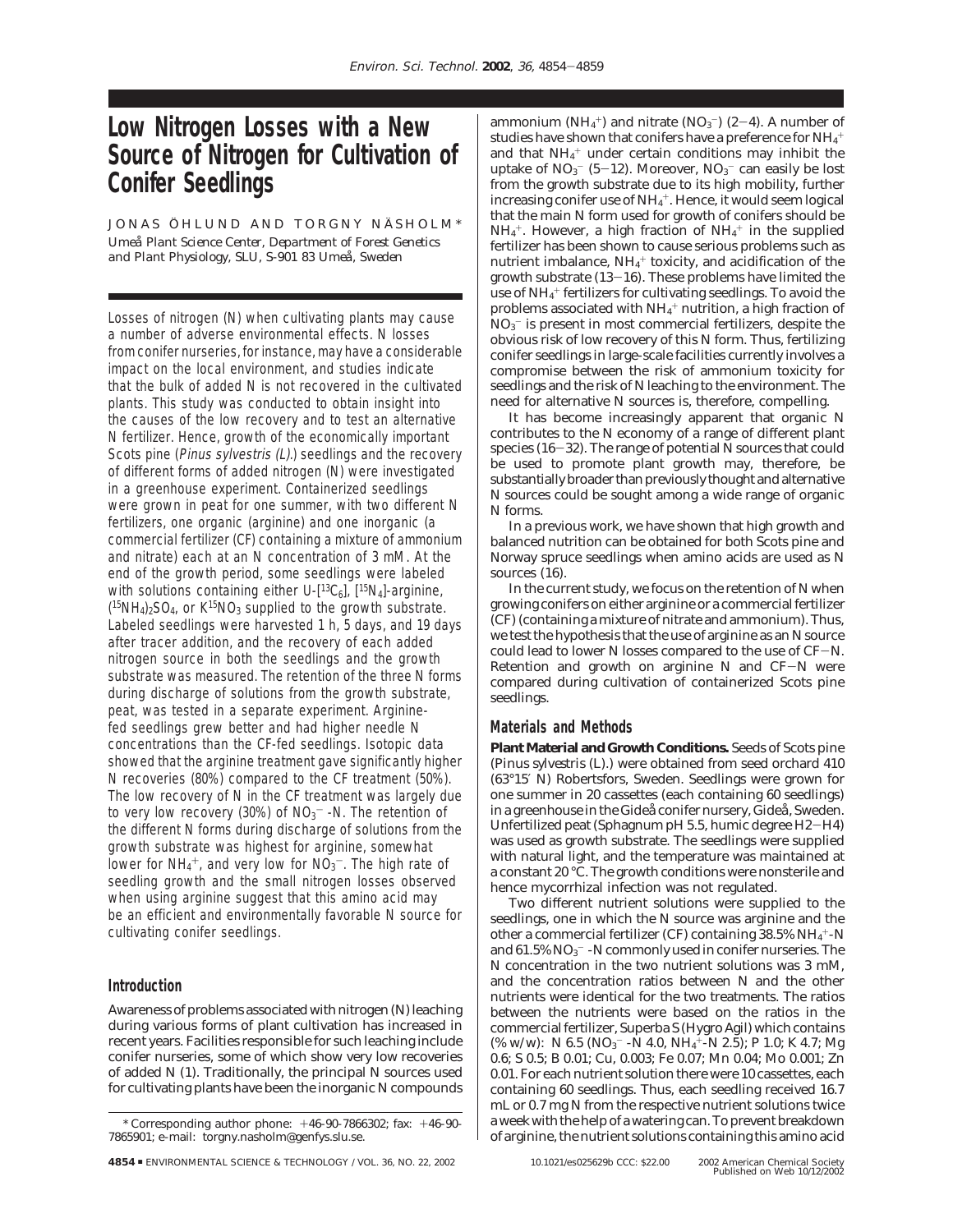were stored in a refrigerator at a temperature of 5 °C. Moreover, the quality of the nutrient solution containing arginine was also repeatedly examined through HPLCmeasurements (*33*) of the arginine and ammonium concentrations. The pH of the nutrient solutions was set to 5.0 with HCl, and the seedlings also received water twice a week between the nutrient solutions supliments.

**Growth and Mineral Nutrient Analysis.** At the end of the growth period, 30 randomly chosen actively growing seedlings from each treatment were harvested and dried at 60 °C for 48 h. Dry weights were measured for each seedling, and the mean dry weight per seedling was calculated.

N, C, P, K, Mg, S, Ca, and Fe concentrations were analyzed in seedlings from both treatments. For these analyses, six seedlings (i.e.  $n = 6$ ) from each treatment were harvested at the end of the growth period and dried at 60 °C for 48 h. Seedlings were milled to a fine powder in a ball mill and dried at 40 °C for 24 h. Samples were analyzed using ICP-AES (Perkin-Elmer plasma 2000) (*34*) to determine their P, K, Mg, S, Ca, and Fe contents and an elemental analyzer (Perkin-Elmer 2400 CHN) to determine their C and N contents. All analyses were done at the Laboratory of Environmental research at the Department of Forest Ecology (SLU), Umeå, Sweden*.*

**Retention Experiment.** At the end of the growth period, 18 arginine-fed and 36 CF-fed actively growing seedlings were used in a labeling experiment. Each arginine-fed seedling was labeled with a solution containing 1.39 mg of U- $[^{13}C_6]$ ,  $[15N_4]$ -arginine  $(15N_96-99\%, 13C_98\%)$  and 1.10 mg of nonlabeled arginine. Half of the CF seedlings were labeled with a solution containing 3.14 mg of  $KNO_3$  (<sup>15</sup>N 98%) per seedling and the other half with a solution containing 1.29 mg of  $(NH_4)_2SO_4$  (<sup>15</sup>N 98%) per seedling. The concentrations and volumes of the tracers supplied were equal to the concentrations and volumes that were normally supplied to each seedling (i.e. 3 mM of the respective N compound in 17 mL of aqueous solution). Seedlings and their respective growth substrates were harvested 1 h, 5 days, and 19 days after tracer addition, and the roots were immediately separated from the growth substrate. For this, the seedling roots were first thoroughly washed with tap water and then immersed twice in 0.5 mM CaCl<sub>2</sub> solution to remove tracer adsorbed on the root surface. Both seedlings and their respective clumps of peat substrate were instantly frozen at  $-19$  °C. The seedlings and peat clumps were then thawed and dried at 60 °C for 48 h. The dried seedlings were milled in a ball mill, while the dried peat clumps were milled in a Labassco type A 10 mill. To ensure total dryness of the samples the powders obtained from both the seedlings and peat clumps were dried a second time at 35 °C for 48 h. Finally, all samples were analyzed using a carbon-nitrogen analysis system (an ANCA-NT Solids/Liquids preparation Module coupled to an Europe 20-20 isotope ratio mass spectrometer (IRMS) from Europa Scientific) according to Ohlson and Wallmark (*35*).

Atom % excess values of  $^{15}N$  and  $^{13}C$  were calculated by subtracting the mean <sup>15</sup>N and <sup>13</sup>C abundances respectively of nonlabeled plants or peat clumps from the atom % of each labeled sample. The mole excess of the isotopes was then calculated by multiplying excess atom % 15N and 13C with the molar contents of N and C respectively of the seedlings or peat clumps. The recovery of added N and C was calculated as the ratio of moles recovered tracer to moles supplied tracer.

recovery of added N  $(\%)$  = ((atom % ls - atom % nls) \* molar content of N)/moles supplied tracer

atom %  $ls = atom %$  of labeled sample

atom % nls  $=$  atom % of non labeled sample

**TABLE 1. Mineral Nutrient Concentrations in Needles of Scots Pine Seedlings from the Two Treatments (% of dw)***<sup>a</sup>*

| element | treatment                                                                   |                     |
|---------|-----------------------------------------------------------------------------|---------------------|
|         | arginine                                                                    | СF                  |
| C       | 49.03 $(\pm 0.10)$                                                          | 49.98 $(\pm 0.26)$  |
| N       | 2.13 $(\pm 0.10)$                                                           | 1.70 $(\pm 0.07)$   |
| К       | $0.62 \ (\pm 0.06)$                                                         | $0.68 \ (\pm 0.02)$ |
| Cа      | $0.13 \ (\pm 0.01)$                                                         | $0.13 \ (\pm 0.01)$ |
| Mg      | $0.14 \ (\pm 0.01)$                                                         | $0.15 \ (\pm 0.01)$ |
| P       | $0.20$ ( $\pm 0.01$ )                                                       | $0.22 \ (\pm 0.01)$ |
| S       | $0.14 \ (\pm 0.01)$                                                         | $0.12 \ (\pm 0.01)$ |
| Fe      | $0.01$ ( $\pm 0.00$ )                                                       | $0.01 (\pm 0.00)$   |
|         | <sup>a</sup> Values are average of analyses of six seedlings and figures in |                     |

parentheses indicate SE. Significant differences between treatments are indicated by boldface figures.

Recovery of added C was calculated identically as recovery of added N.

**Laboratory Experiment.**To examine the binding capacity of the substrate for the different N forms, a laboratory experiment was performed, in which 1 g of dry unfertilized peat (*Sphagnum* pH 5.5, humic degree H2-H4) was added to each of three 60 mL syringes (Plastipak) fitted with glassfiber membranes (GF 30 Schleicher and Schuell) at the bottom. Five milliliters of ultrapure water was then added to the syringes in order to humidify the peat, and after 1 h excess water was removed using a vacuum manifold with a vacuum of  $-20$  kPa. Another 2 mL of ultrapure water, set to pH 5.0 with HCl, was added to the syringes and after one minute the solution was collected, again using a  $-20$  kPa vacuum as described above. Two milliliter portions of solutions containing arginine,  $NH<sub>4</sub>Cl$ , or  $KNO<sub>3</sub>$ , at an N concentration of 3 mM (pH 5.0), were then added to the prepared peat columns and after one minute the solutions were collected. This procedure was then repeated nine times. All samples were immediately frozen and stored at  $-19$  °C until further processed. Ammonium and arginine in the samples were analyzed as their 9-fluorenylmethyl chloroformate derivatives by reversed-phase liquid chromatography following Näsholm et al. (33) using a Waters HPLC system and detected using a Waters 470 fluorescence detector. Individual components were separated on a LiChroCART 250-4 Superspher 100 RP-18 column using the following elution program: 0-10 min, 40% MeOH; 10-20 min, 50% MeOH, 20-30 min, 68% MeOH, 30-40 min; 90% MeOH; <sup>40</sup>-45 min, 100% MeOH, the balance being provided by 1 mL of triethylamine and 6.5 mL HAc/1000 mL of ultrapure water, the pH set to 4.2 with NaOH.

Nitrate was analyzed using a FIA-Tecator 5012. These analyses were done at the Laboratory of Environmental research at the Department of Forest Ecology (SLU), Umeå, Sweden.

**Statistical Analysis.**The effect of N treatment on recovered tracers was tested using Analysis of Variance (ANOVA) followed by Tukeys post hoc test and unpaired *t*-tests were used to evaluate potential differences in dry weight between the arginine- and CF-fed seedlings.

## **Results**

The arginine-fed seedlings had significantly higher mean dry weights  $(0.33 \text{ g})$  than the CF-fed seedlings  $(0.27 \text{ g})$   $(P=0.0002)$ . Further, analyses of mineral nutrient content in the seedlings (Table 1) revealed a significantly higher N concentration in the arginine-fed seedlings compared to the CF-fed seedlings  $(P = 0.0057)$ . Other differences in nutrient concentrations were generally small between the two treatments (Table 1).

An hour after tracer addition 66% and 78% of the added N was recovered in either the peat substrate or in the seedlings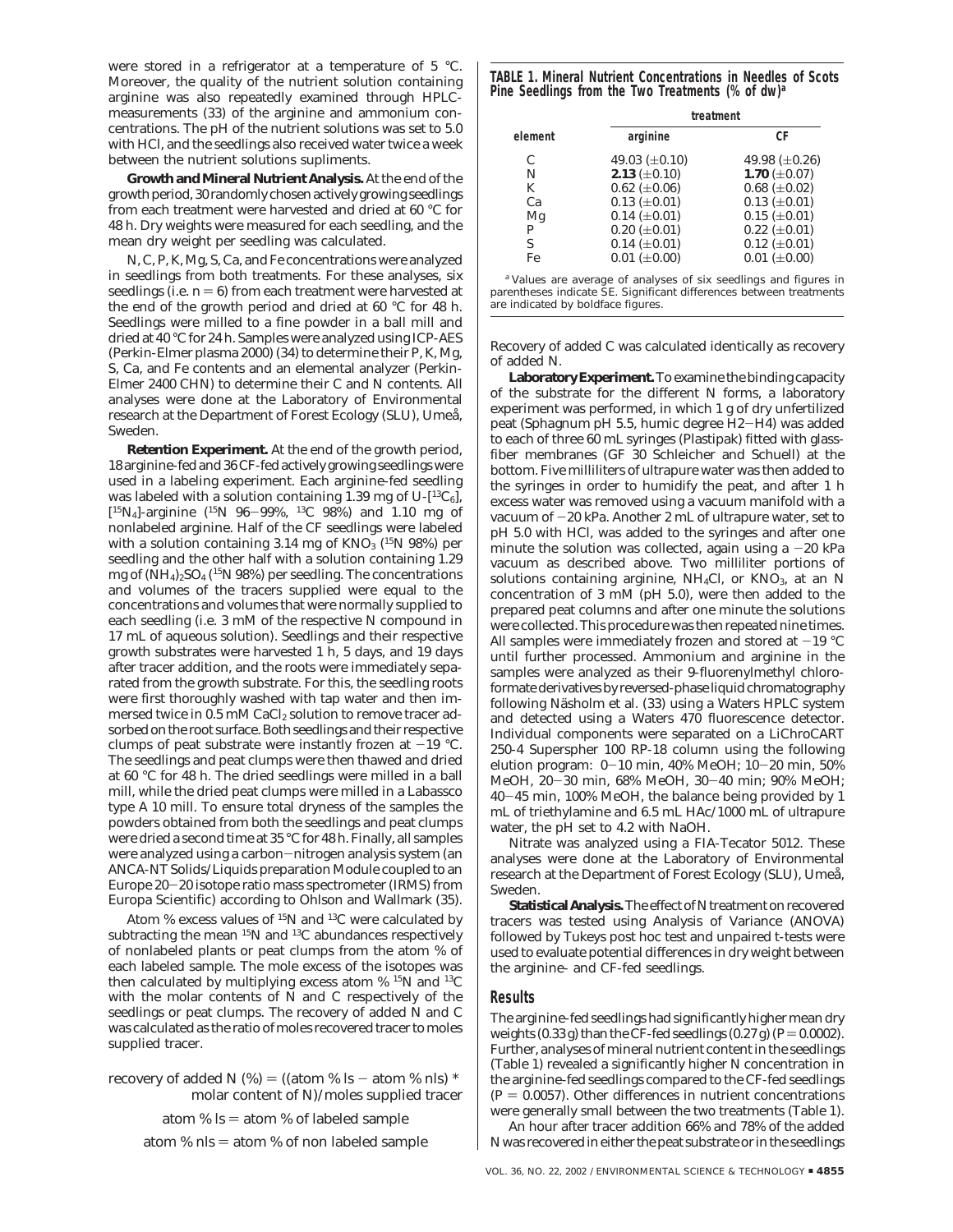

**FIGURE 1. a**-**c. Total nitrogen recovery in seedlings and peat for the three labeled nitrogen sources: arginine, ammonium, and nitrate. The different figures show mean total nitrogen recovery in seedlings (white bars) and peat (black bars) 1 h (a), 5 days (b), and 19 days (c) after tracer addition. Error bars indicate SE (** $n = 6$ **).** 

for the CF and arginine treatments, respectively. Hence, <sup>22</sup>-34% of the added N had been lost already 1 h after N addition, possibly due to runoff of N-solutions after tracer addition. Most of the recovered N was recorded in the peat substrate for all N forms, and the amount that had been taken up in seedlings was minor (Figure 1a). However, significantly higher levels of recovered N were found in the peat substrate in the arginine treatment compared to the CF treatment ( $P = 0.0118$ ). Moreover, in the peat, differences in recovered N between NH4<sup>+</sup>-N and NO<sub>3</sub><sup>-</sup> -N in the CF treatment were small, while in the seedlings a significantly higher level of NH<sub>4</sub><sup>+</sup>-N compared to NO<sub>3</sub><sup>-</sup> -N was found (*P* = 0.018).<br>Five days after tracer addition, the amount of N recovered

Five days after tracer addition, the amount of N recovered in the seedlings had increased for all N forms, while the N recovered in the peat substrate had decreased (Figure 1b). The total N recovery (i.e. the sum of N recovered in both the peat substrate and the seedlings) was significantly higher for the arginine treatment compared to the CF treatment  $(P =$ 0.0077). Significant differences in N recovery between the treatments were recorded in the peat substrate  $(P = 0.0042)$ but not in the seedlings at this harvest. Within the CF treatment, the  $\mathrm{NO_3^{-}}$  -N recovery in peat was significantly lower than the NH<sub>4</sub>+-N recovery ( $P = 0.0033$ ). Moreover, the<br>recovery of NO<sub>2</sub>- -N in seedlings was also significantly lower recovery of NO $_3^{\rm -}$  -N in seedlings was also significantly lower than the  $NH_4^+$ -N recovery ( $P = 0.0003$ ).<br>Ningteen days after tracer addition the

Nineteen days after tracer addition, the N recovery from seedlings given the arginine treatment had increased compared with the harvest 5 days after additions, while the corresponding increase in seedlings given the CF treatment was minor (Figure 1c). This resulted in a significantly higher total N recovery for the arginine treatment compared to the

CF treatment  $(P < 0.0001)$ . Moreover, the N recoveries in seedlings and peat substrate were both significantly higher for the arginine treatment than for the CF treatment  $(P \leq$ 0.0001 and  $P = 0.0095$ , respectively). Within the CF treatment both total and peat substrate N recovery were found to be significantly higher for NH<sub>4</sub><sup>+</sup>-N compared to NO<sub>3</sub><sup>-</sup> -N (*P* <<br>0.0001 and *P* < 0.0001, respectively). Thus when comparing 0.0001 and  $P < 0.0001$ , respectively). Thus, when comparing the three harvests it becomes clear that the largest loss of  $\rm NO_3^-$  -N occurred during the first 5 days after tracer addition, while the loss of NH $_4^{\mathrm{+}}$ -N and especially arginine-N was small during the entire experiment.

In all harvests, total N concentration was significantly higher in arginine-fed compared to CF-fed seedlings (Figure 2). For arginine-fed seedlings, total N concentrations did not differ between the harvests. For CF-fed seedlings, however, a gradual decrease in total N concentration with time was recorded, resulting in increasing differences in total N concentration between arginine- and CF-fed seedlings (with *P* values ranging from 0.02 to 0.04).

The amount of the different N sources leached from peat samples differed markedly (Figure 3), being low for arginine, somewhat higher for NH $_4^+$ , and high for NO $_3^-$ . The initial proportions of retained N were 72% for NO3 $^-$ , 100% for NH $_4^+$ , and 99% for arginine. The amount of  $\rm NO_3^-$  retained declined rapidly in successive fractions and even by the third portion, retention was close to zero. For both arginine and NH $_4^+$ , a gradual decrease in retention was found. Further calculation based on these figures indicate a binding capacity of 9 *µ*mol,  $37 \mu$ mol, and  $47 \mu$ mol/g dry weight for  $NO<sub>3</sub>^-$ ,  $NH<sub>4</sub>^+$ , and arginine, respectively, at the end of the experiment.

As mentioned above, most 15N was found in the peat substrate an hour after addition of U- $[^{13}C_6]$ ,  $[^{15}N_4]$ -arginine (Figure 1a). The highest levels of 13C were also found in peat (Figure 4a), while only minor fractions of both 13C and 15N were found in the seedlings at this stage (Figure 4b). Moreover, the ratio between excess 15N and excess 13C in peat did not change as much as the corresponding ratio in the seedlings during the course of the experiment (Figure 5a,b).

#### **Discussion**

Seedlings supplied with arginine grew more and had higher needle N concentrations (Table 1) compared to CF-fed seedlings. As no differences in concentrations of other macronutrients were recorded, and the total amounts of nutrients supplied to the seedlings were equal, the most probable cause to the recorded growth differences was the difference in N form supplied. We therefore suggest that the higher growth in the arginine treatment was caused by a combination of strong retention of N in the peat growth substrate combined with a high rate of arginine uptake by the seedling roots. This hypothesis is corroborated by the levels of 15N remaining in the plant-peat system at the end of the retention study, showing that more than 67% of the supplied  $\rm NO_3^-$  -N was lost while corresponding losses for NH4 <sup>+</sup>-N and arginine-N were 37% and 23%, respectively (Figure 1c). Thus, the data from this study supports our original hypothesis that the retention of arginine in peat is high and that the use of this N source may lead to smaller N losses when cultivating conifer seedlings. Furthermore, it seems highly probable that the low retention of  $\mathrm{NO_3^{-}}$  in the growth substrate combined with the slow rates of root uptake recorded in the previous study (*16*) are the causes of both the low growth rates and the high losses of N in the CFtreatment.

The advantage of using arginine should be greatest when seedlings are grown in small volumes of growth substrate, with frequent supplies of water and with fertilizer supplied in relatively high concentrations. Such conditions inevitably lead to large losses of  $\rm NO_3^-$  -N, but are nevertheless commonly maintained in conifer seedling nurseries. Thus, the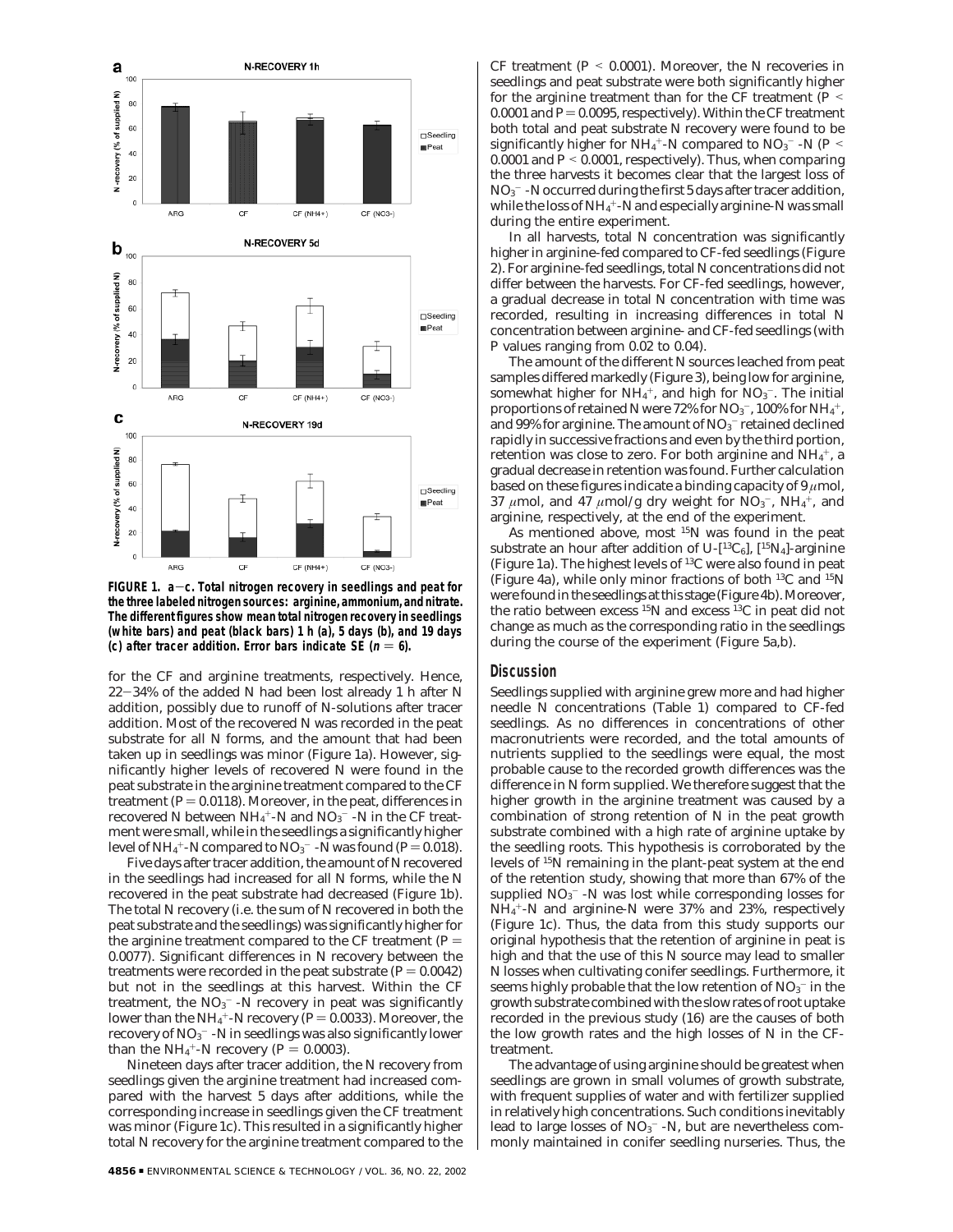## **Seedling N concentration**



**FIGURE 2. Nitrogen concentration in seedlings grown on arginine or a mixture of ammonium and nitrate 1 h, 5 days, and 19 days after** the last fertilizing occasion. Error bars indicate SE  $(n = 6)$ .



**FIGURE 3. Recovery of arginine (** $\blacklozenge$ **), ammonium (** $\blacklozenge$ **), and nitrate (** $\blacktriangle$ **) in peat. The <sup>x</sup>-axis shows the number of additions of the respective N forms.**

difference between the commercial fertilizer and arginine could have been even greater if comparisons had been made at a commercial growth unit.

As mentioned above, the N losses from the arginine treatment at the end of the experiment were significantly



**FIGURE 4. a,b. Total recovery of15N and 13C in (a) peat and (b) seedlings 1 h after addition of U-[13C6], [15N4]-arginine tracer. Error bars indicate SE (** $n = 6$ **).** 

smaller than corresponding losses of  $\rm NO_3^-$  and  $\rm NH_4^+$  in the CF treatment (Figure 1c). These results indicate that peat has an equal or higher binding capacity for arginine than for  $\mathrm{NH}_4^+$ , which itself tends to be bound at high capacities in diverse growth substrates. This conclusion is also supported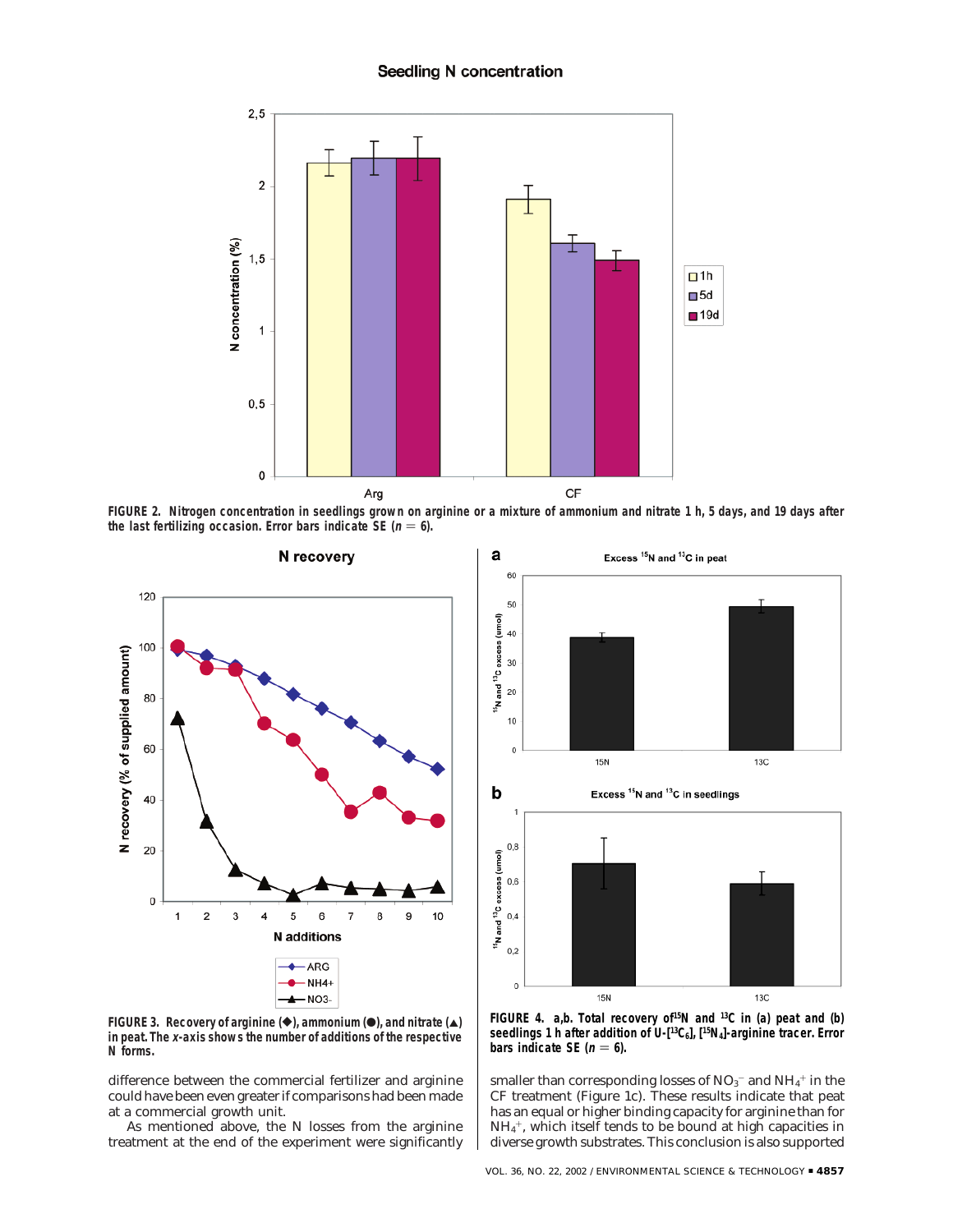

**FIGURE 5. a,b. 15N and 13C recovery in (a) U-[13C6], [15N4]-arginine labeled seedlings and (b) peat harvested 1 h, 5 days, and 19 days** after tracer addition. Error bars indicate SE ( $n = 6$ ).

by results from the retention study and the measurements of total N content in the seedlings supplied with arginine, both of which showed that peat has a high binding capacity for arginine (Figures 3 and 2). The N concentration of seedlings grown on arginine remained constant during the whole labeling experiment (19 days), while the N concentration of the CF-grown seedlings declined markedly with time (Figure 2). These results suggest that the arginine-fed seedlings had access to N a long time after the supply of N had been terminated. Hence, it could be speculated that arginine accumulated in the peat substrate while it was being regularly added, which may explain how the seedlings were able to maintain high N contents during the whole labeling period. The findings also suggest that it may be possible to supply seedlings with a store of N in the growth substrate before planting. Such use of arginine may promote the establishment and early growth of seedlings following planting out in the field.

The arginine used in this experiment was of analytical grade and thus rather expensive. However, at conifer nurseries the cost for fertilizers are rather small compared to other costs i.e., heating of greenhouses, management, etc. As a consequence the extra cost for growing seedlings on equal amounts of analytical grade arginine instead of CF-<sup>N</sup> becomes rather small, below 1% of the total cost of producing a seedling. It is also likely that this extra cost for arginine-N could be reduced if an arginine source with lower quality is found.

A critical issue when comparing seedlings grown with the two types of N is the actual form of N utilized by the seedlings. Earlier attempts to separate uptake of amino acids from uptake of mineralized N have indicated that most, if not all, N is taken up as intact amino acids (*16, 19, 25*). However, this conclusion was drawn from short-term uptake experiments. Analysis of the arginine-fed seedlings 1 h after labeling showed

that only a minor proportion, 0.45%, of the supplied tracer had been absorbed at this point (Figure 1). Hence, the actual form of N absorbed during the following 19 days is not known. However, 1 h after tracer additions, elevated levels of both 13C and 15N (Figure 4a) were detected, suggesting that 56% of the absorbed arginine-N was taken up as intact amino acid. At this harvest, almost 78% of the supplied arginine was recorded in the peat substrate and the relation of 13C to 15N indicated that 65% of the arginine remained intact at this point (Figure 4b).

In the seedlings, the time-dependent increase in 15N was not followed by a corresponding increase in 13C (Figure 5a), while in the peat substrate, the relationship between <sup>15</sup>N and 13C remained approximately constant during the experiment (Figure 5b). This may have been due to the seedling taking up N solely in the mineralized N, or to high respiration of absorbed amino acid C within seedlings, or to dilution of 13C by produced 12C from photosynthesis, or a combination of these possibilities. Additional experiments are needed to characterize more fully the uptake of intact and mineralized amino acid by plants.

In conclusion, this study shows that Scots pine seedlings grown under conditions similar to those used in conifer nurseries accumulated higher dry weights and needle N contents when supplied with the organic N source arginine compared to seedlings supplied with a commercial fertilizer containing the inorganic nitrogen sources  $NH_4^+$  and  $NO_3^-$ . Further, at the end of the retention experiment the losses of arginine-N were significantly lower than the losses of  $\rm NO_3^-$  -N and NH $_4^+$ -N. The high levels of recovery of arginine were probably due to the strong binding of the compound to the growth substrate, together with a high rate of root uptake. The use of arginine as an N source thus gives a desirable combination of high seedling growth rates together with low N losses. Arginine may therefore offer an attractive alternative to the commercial fertilizers used today to promote growth in conifer seedlings.

### **Acknowledgments**

We thank Margareta Zetherström for skilful technical assistance and the staff at the Gideå conifer nursery for help with the growth experiment. This study was financially supported by grants from SJFR, the Kempe Foundation, and from the Mistra program "ASTA" to T.N.

## **Literature Cited**

- (1) Hannerz, M.; Rosenberg, O. Skog Forsk 2001, Seedling news nr 3, pp 4-5. (2) Runge, M. *Encyclopedia of Plant Physiology*; Springer-Verlag:
- Berlin, 1983; Vol. 12C, Chapter 5, pp 163—200.<br>Haynes R J *Mineral nitrogen in the plant-soil sy*
- (3) Haynes, R. J. *Mineral nitrogen in the plant-soil system*; Academic Press Inc.: Orlando, FL, 1986; Chapter 1, p 24.
- (4) Mengel, K.; Kirkby, E. A. *Principles of plant nutrition*, 4th ed; 1987; Chapter 7, p 366.
- (5) Rygiewicz, P. T.; Bledsoe, C. S.; Zasoski, R. J. *Can. J. For. Res.* **1984**, 14.<br>Lee, R. B.; Drew, M. C. *J. Exp. Bot.* **1988**, 40, 741–752.
- (6) Lee, R. B.; Drew, M. C. *J. Exp. Bot.* **<sup>1988</sup>**, *<sup>40</sup>*, 741-752.
- (7) Marshner, H.; Ha¨ussling, M.; George, E. *Trees* **<sup>1991</sup>**, *<sup>5</sup>*, 14-21.
- (8) Kamminga-van wijk, C.; Prins, H. B. A. *Plant soil* **1993**, *151*, <sup>91</sup>-96. (9) Donaldson Knoepp, J.; Turner, D. P.; Tingey, D. T. *For. Ecol.*
- *Manage.* **<sup>1993</sup>**, *<sup>59</sup>*, 179-191.
- (10) Buchman, N.; Schulze, E.-D.; Gebauer, G. *Oecologia* **1995**, *102*, <sup>361</sup>-370. (11) Kronzucker, H. J.; Siddiqi, M. Y.; Glass, A. D. M. *Nature*. **1997**,
- *<sup>385</sup>*, 59-61. (12) Min, X. J.; Siddiqi, M. Y.; Guy, R. D.; Glass, A. D. M.; Kronsucker,
- H. J. *Plant Cell Environ.* **<sup>2000</sup>**, *<sup>23</sup>*, 321-328.
- (13) Boxman, A. W.; Roelofs, J. G. M. *Can. J. Bot.* **<sup>1987</sup>**, *<sup>66</sup>*, 1091- 1097.
- (14) Rollwagen, B. A.; Zasoski, R. J. *Plant Soil* **<sup>1988</sup>**, *<sup>105</sup>*, 79-86.
- (15) Griffin, K. L.; Winner, W. E.; Strain, B. R. *New Phytol.* **1995**, *129*, 547.
- (16) O¨ hlund, J.; Na¨sholm, T. *Tree Physiol.* **<sup>2001</sup>**, *<sup>21</sup>*, 1319-1326.